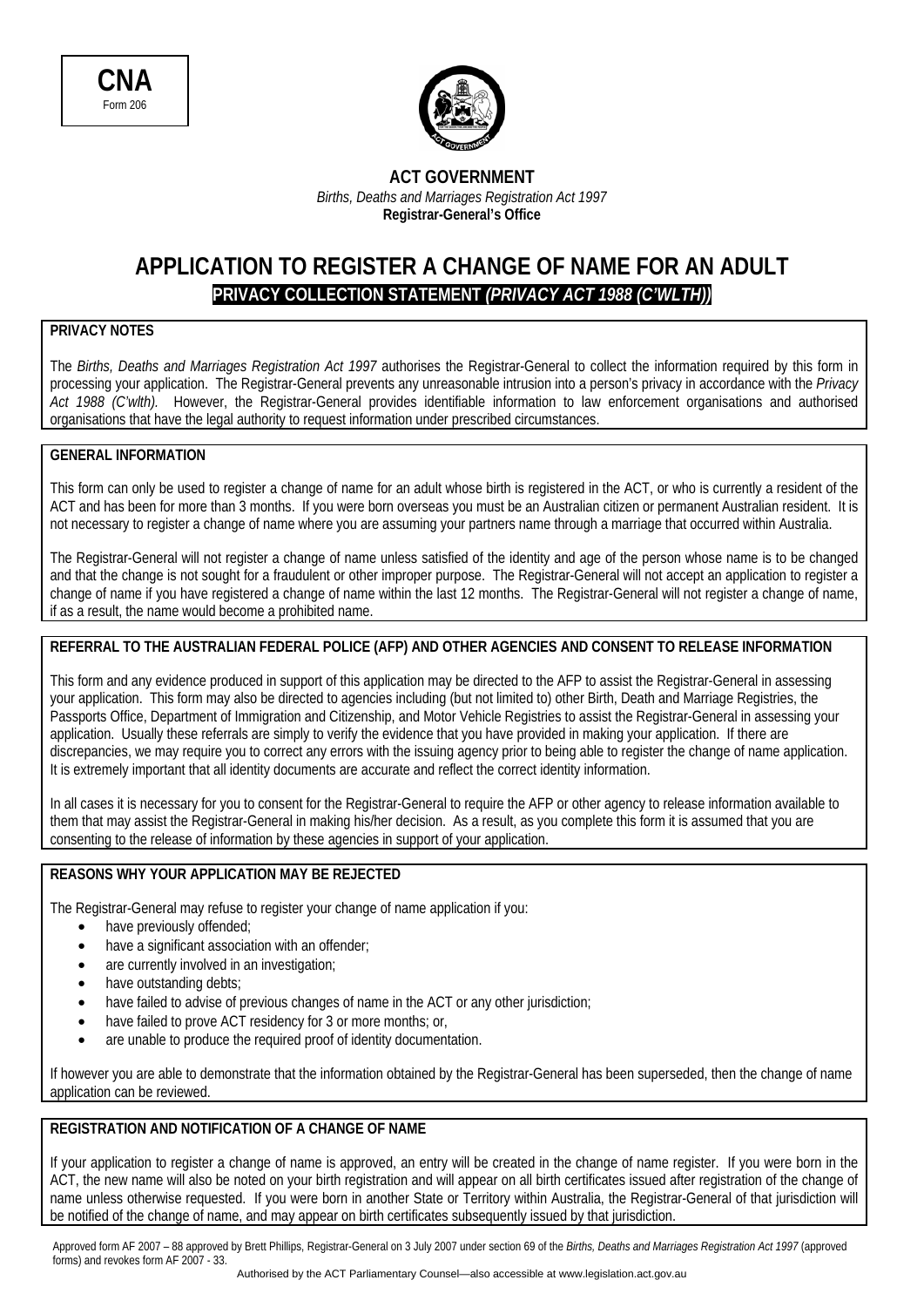#### **FEES CURRENT TO 30 JUNE 2008**

The fee to lodge an application to register a change of name is \$86.00. This fee is non-refundable regardless of whether your application is registered. Upon registration a further \$35.00 fee is payable to obtain the certificate of change of name or an updated birth certificate. If the certificate is to be sent by post a \$5.00 registered person to person postage fee applies, or \$16.00 if it is sent by international registered post. Payment may be made by cash, credit card, EFTPOS, money order or cheque, all cheques and money orders should be made payable to the Registrar-General. Applications paid by personal cheque will be held for 7-10 working days for the cheque to clear.

#### **CONTACT DETAILS**

The Registrar-General's Office is located at 255 Canberra Avenue, Fyshwick ACT 2609. Our postal address is PO Box 225, Civic Square ACT 2608. Our office hours are 9:00am to 4:30pm Monday to Friday. You may also download forms and information from our website at www.rgo.act.gov.au or contact this office on (02) 6207 0460.

#### **PROOF OF IDENTITY, RESIDENCY AND OTHER DOCUMENTATION REQUIRED**

Upon application you will need to provide sufficient evidence to allow the Registrar-General to be satisfied of your identity.

- (a) You must provide your original birth certificate.
- (b) If born overseas, we will require a current Australian Passport, Australian Citizenship Certificate or entry visa. The entry visa must demonstrate that the applicant is a permanent Australian resident, applications will not be registered for temporary visa holders. If you are unable to provide any of these documents however you are a permanent resident of Australia, you should provide a Certificate of Evidence of Resident Status, available from the Department of Immigration and Citizenship.
- (c) If born in another State or Territory, we require 3 forms of evidence proving residency in the ACT for at least the previous 3 months. All evidence of residency must not be older than 6 months.
- (d) If you have previously changed your name through marriage, by registered deed poll or by registered change of name, we require evidence of those changes of name.
- (e) You must also provide at least two other current forms of identification from the following list. At least one of these must show your current address and signature:
	- Australian Driver's Licence
	- Medicare Card
	- Centrelink Card
	- Credit Card
	- Student Identity Card
	- Proof of Age Card
	- Security Guard Licence

#### **WITNESSES TO SIGNATURES AND CERTIFIED COPIES OF DOCUMENTS**

If you are lodging this application in person you must supply original documentation. If sending your application by post you must have the documents certified as true copies of the original documents by a Justice of the Peace, Solicitor or Police Officer.

If you are lodging this application in person all signatures may be witnessed by Births, Deaths and Marriages staff within the Registrar-General's Office. If you are sending your application by post all signatures must be witnessed by a Justice of the Peace, Solicitor or Police Officer.

### **Telephone Interpreter Services**

If English is not your first language, and you need help with this form, please telephone 131 450 for assistance 24 hours a day.

| <b>ENGLISH</b>    | If you need interpreting help, telephone:                 |
|-------------------|-----------------------------------------------------------|
| <b>ARABIC</b>     | إذا احتجت للساعدة في الترجمة الشفوية ، إتصل برقم الهاتف : |
| <b>CHINESE</b>    | 如果你需要传译员的帮助,请打电话:                                         |
| <b>CROATIAN</b>   | Ako trebate pomoć tumača telefonirajte:                   |
| <b>GREEK</b>      | Αν γρειάζεστε διερμηνέα τηλεφωνήσετε στο                  |
| <b>ITALIAN</b>    | Se avete bisogno di un interprete, telefonate al numero:  |
| MALTESE           | Jekk ghandek bzonn I-ghainuna t'interpretu, cempel:       |
| PERSIAN           | اگر به ترجمه شفاهی احتیاج دارید به این شمار ه تلفن کنید:  |
| <b>PORTUGUESE</b> | Se você precisar da ajuda de um intérprete, telefone:     |
| <b>SERBIAN</b>    | Ако вам је потребна помоћ преводиоца телефонира{те:       |
| SPANISH           | Si necesita la asistencia de un intérprete, llame al:     |
| TURKISH           | Tercümana ihtiyacınız varsa lütfen telefon ediniz:        |
| <b>VIETNAMESE</b> | Nếu bạn cần một người thông-ngôn hãy gọi điện-thoại:      |
|                   | TRANSLATING AND INTERPRETING SERVICE                      |
|                   | 131 450                                                   |
|                   | Canberra and District - 24 hours a day, seven days a week |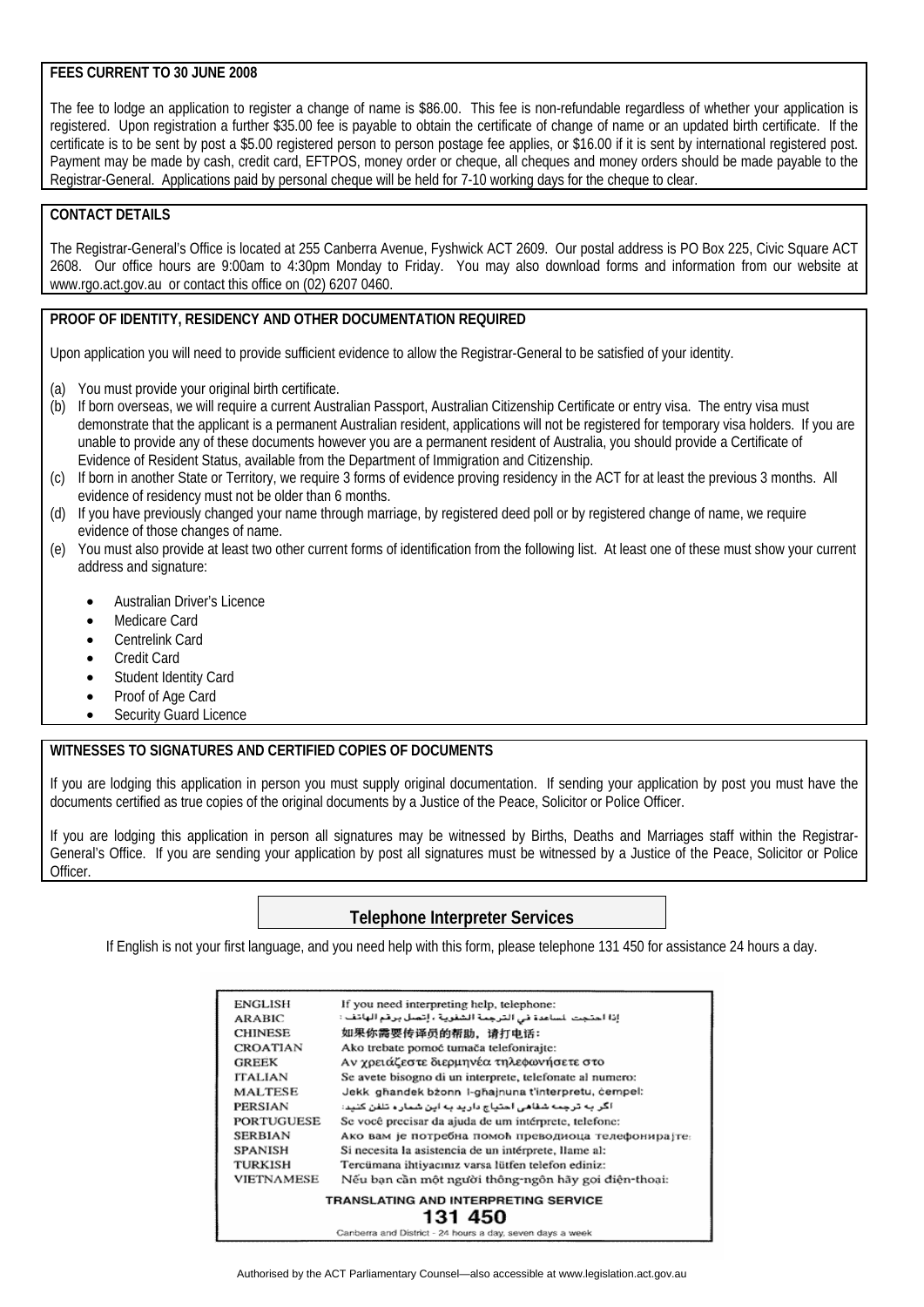| CNA      |  |
|----------|--|
| Form 206 |  |



Registration No

**ACT GOVERNMENT**  *Births, Deaths and Marriages Registration Act 1997*  **Registrar-General's Office** 

# **APPLICATION TO REGISTER A CHANGE OF NAME FOR AN ADULT PART A – DETAILS OF APPLICANT**

| I am changing my name from (please complete the details of your current name) |                                                                                                                                         |                      |                                              |                  |
|-------------------------------------------------------------------------------|-----------------------------------------------------------------------------------------------------------------------------------------|----------------------|----------------------------------------------|------------------|
| Surname                                                                       | Given names                                                                                                                             |                      |                                              |                  |
|                                                                               |                                                                                                                                         |                      |                                              |                  |
|                                                                               | I am changing my name to (please complete the details of the name you would like to be known as after the change of name is registered) |                      |                                              |                  |
| Surname                                                                       |                                                                                                                                         | Given names          |                                              |                  |
|                                                                               |                                                                                                                                         |                      |                                              |                  |
| PERSONAL DETAILS OF APPLICANT                                                 |                                                                                                                                         |                      |                                              |                  |
| Surname at birth                                                              |                                                                                                                                         | Given names at birth |                                              |                  |
|                                                                               |                                                                                                                                         |                      |                                              |                  |
| Date of birth                                                                 | Place of birth (town/city, state and country)                                                                                           |                      |                                              | Sex              |
|                                                                               |                                                                                                                                         |                      |                                              |                  |
| Current residential address                                                   |                                                                                                                                         |                      | Postal address if different from residential |                  |
|                                                                               |                                                                                                                                         |                      |                                              |                  |
|                                                                               |                                                                                                                                         |                      |                                              |                  |
|                                                                               |                                                                                                                                         |                      |                                              |                  |
|                                                                               | Postcode                                                                                                                                |                      |                                              | Postcode         |
| Telephone number during business hours                                        |                                                                                                                                         | E-mail address       |                                              |                  |
|                                                                               |                                                                                                                                         |                      |                                              |                  |
| <b>MOTHER/PARENT DETAILS</b>                                                  |                                                                                                                                         |                      |                                              |                  |
| Surname                                                                       |                                                                                                                                         | Given names          |                                              |                  |
|                                                                               |                                                                                                                                         |                      |                                              |                  |
| Maiden/Previous name                                                          |                                                                                                                                         | Date of birth        | Place of birth                               |                  |
|                                                                               |                                                                                                                                         |                      |                                              |                  |
| <b>FATHER/PARENT DETAILS</b>                                                  |                                                                                                                                         |                      |                                              |                  |
| Surname                                                                       |                                                                                                                                         | Given names          |                                              |                  |
|                                                                               |                                                                                                                                         |                      |                                              |                  |
| Maiden/Previous name                                                          |                                                                                                                                         | Date of birth        | Place of birth                               |                  |
|                                                                               |                                                                                                                                         | $\frac{1}{2}$        |                                              |                  |
|                                                                               | ANY PREVIOUS REGISTERED CHANGE/S OF NAME, DEED POLL OR NAMES KNOWN BY USE, REPUTE OR THROUGH MARRIAGE                                   |                      |                                              |                  |
| Old name                                                                      | New name                                                                                                                                | Date of change       | Place of change                              | Method of change |
|                                                                               |                                                                                                                                         |                      |                                              |                  |
|                                                                               |                                                                                                                                         |                      |                                              |                  |
|                                                                               |                                                                                                                                         |                      |                                              |                  |
|                                                                               |                                                                                                                                         |                      |                                              |                  |
|                                                                               |                                                                                                                                         |                      |                                              |                  |
|                                                                               |                                                                                                                                         |                      |                                              |                  |
|                                                                               |                                                                                                                                         |                      |                                              |                  |
|                                                                               |                                                                                                                                         |                      |                                              |                  |

Authorised by the ACT Parliamentary Counsel—also accessible at www.legislation.act.gov.au